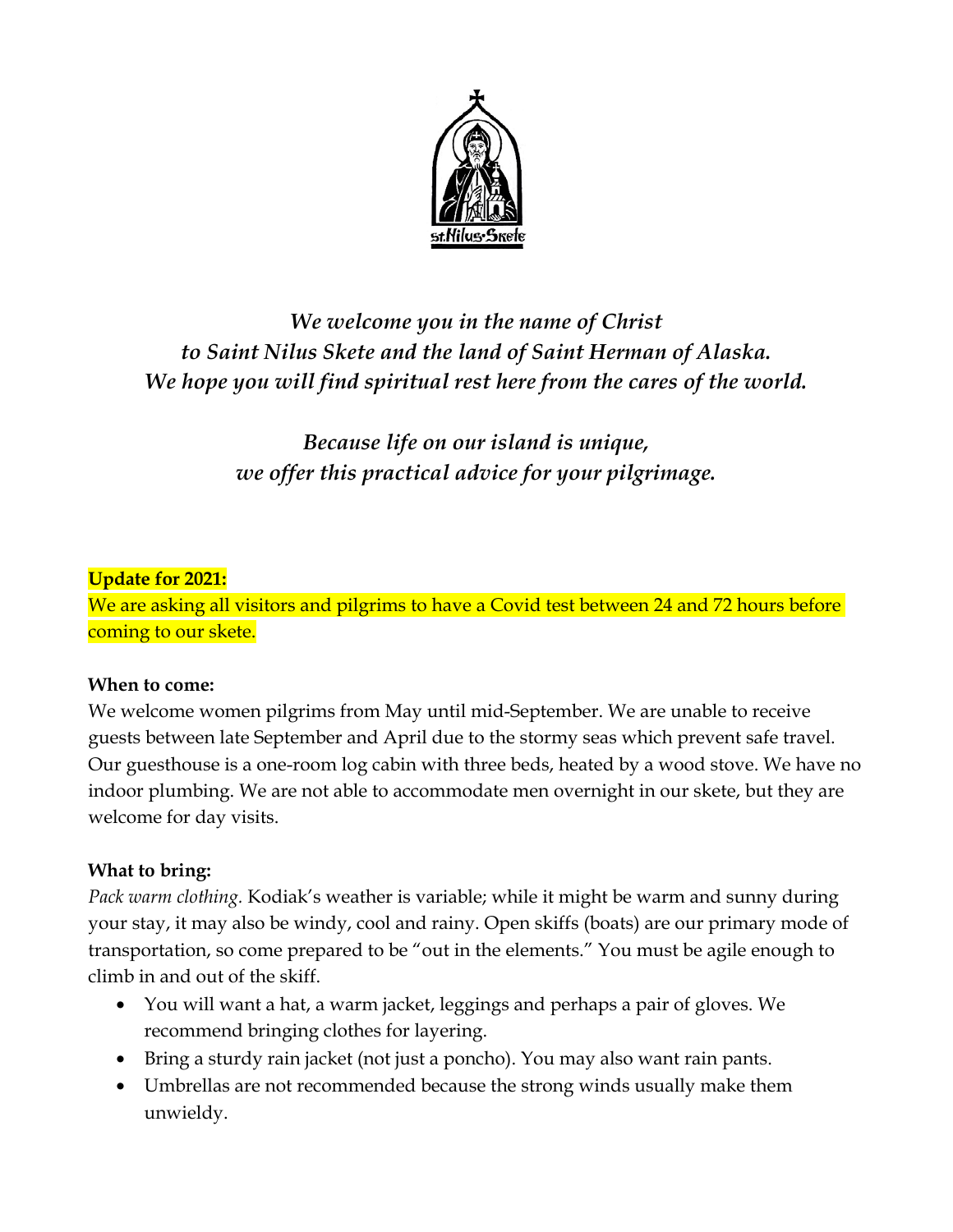- Standard-height rubber boots (not ankle height) are a must for boarding the skiff from the beach to prevent your socks filling with cold seawater. Such boots are also useful on hikes (trails on Spruce Island can be boggy), so be sure your pair is comfortable for walking. A popular brand that can be purchased in Kodiak or online is "Xtratuf."
- You may want to bring a comfortable pair of shoes for outdoor work.
- "Outdoor" shoes are not worn in our house or chapel in order to avoid tracking dirt inside. You may want to bring a pair of slippers, slip-on shoes, or heavy socks for wearing indoors.
- We also suggest bringing a headlamp or flashlight.
- Despite encouraging you to bring all these items, we urge you to travel as light as possible and not to bring large suitcases that you cannot easily carry. The wheels on most suitcases do not work well on our island's uneven and often muddy terrain.

We follow the traditional customary "dress code" of Orthodox monasteries, asking that women wear modest, long-sleeved shirts, skirts that fall below the knee, and head coverings. We ask that men wear long-sleeved shirts and long pants.

## **Travel Arrangements:**

- Before making your travel reservations, please contact us at: P.O. Box 18, Ouzinkie, AK 99644. The space in our guesthouse is very limited this year.
- After receiving your letter with your phone number, we will call you in order to discuss your options for transportation to our island. There is no regular, scheduled boat service.
- As you plan your itinerary, keep in mind that inclement weather can make it necessary for you to stay in Kodiak for a night or two at the beginning or end of your pilgrimage.

## **In the Monastery:**

*Building project:* This summer, we will—God willing—continue the construction of a large building. We hope you will enjoy being a part of our growth, and that you will forgive us if, in the midst of construction, the silence and solitude of our island—one of the "treasures" we delight in sharing with you—seem in short supply!

*Cell Phones:* So that you and others can fully benefit from the atmosphere of the monastery, we ask all guests to limit cell phone use. Cell phone coverage on the island is spotty. Please be aware that we are "off the grid" and have limited electricity; always check with one of the sisters before charging or plugging in electronic devices. In order to keep silence as much as possible on the island, calls can be made only in designated areas and not after Compline unless it is blessed by the abbess. Phones are not allowed in the church; please leave them in the basket outside the church.